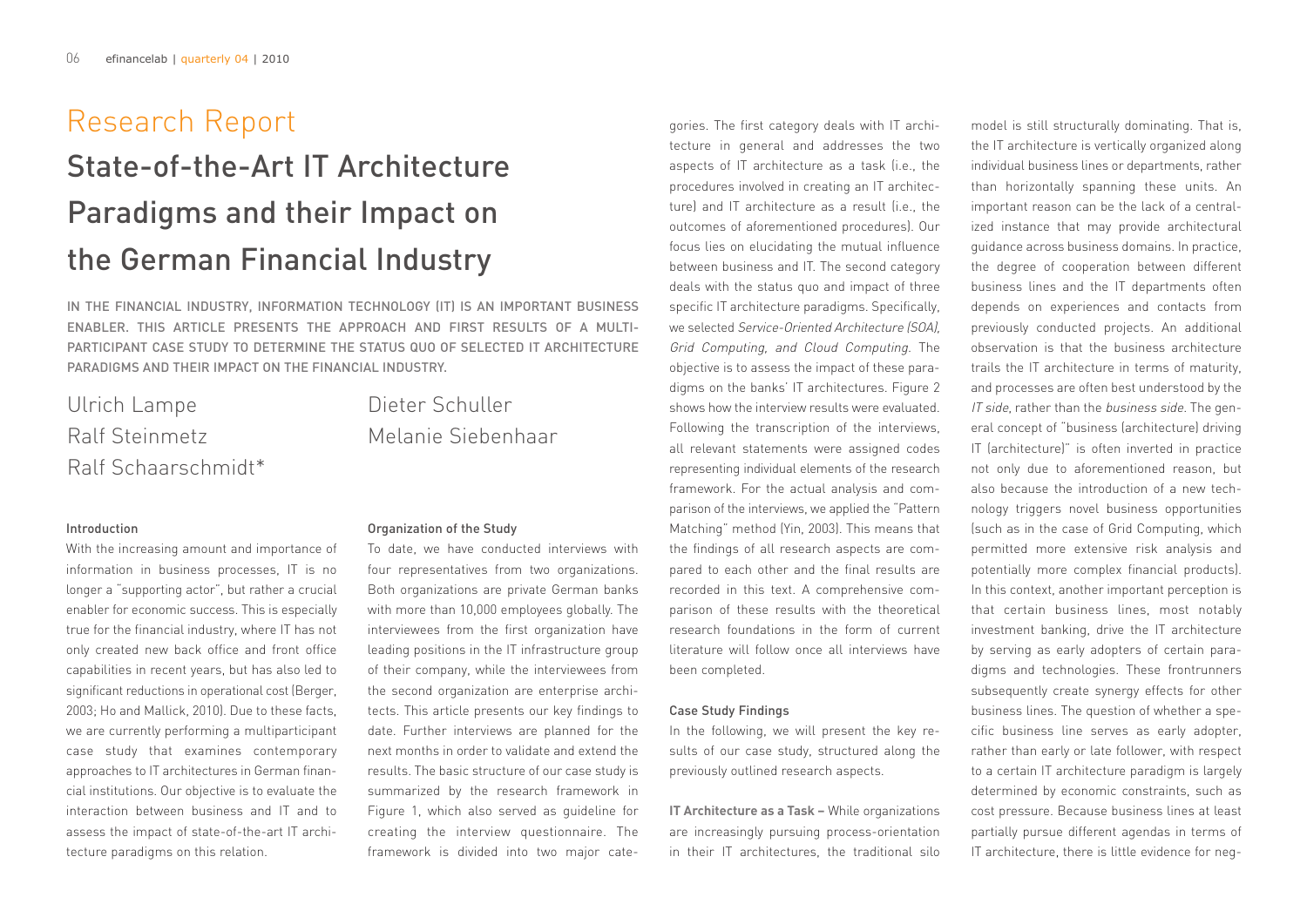ative side effects, i.e., the technological choices of one business line restricting other business lines or the whole organization.

**IT Architecture as a Result –** The current degree of business/IT alignment is perceived as good among our interviewees. Cost pressure and integration issues are main inhibitors to further improvement. Standards and policies comprise a substantial part of the IT architecture process. They are often determined by regulatory requirements rather than just technological considerations. Both standards and policies serve as rather abstract guidelines across all business lines. In contrast, the application of architectural patterns largely depends on the respective requirements of individual business lines. For instance, the SOA paradigm plays a significant role in the retail and investment banking sector due to its multi-channel orientation and flexibility. However, because of performance reasons, its applicability is limited in domains where real-time capabilities are required. As a consequence, selected architectural principles (such as loose coupling and encapsulation), rather than whole architectural patterns, are utilized. A big challenge in a steadily grown IT architecture is complexity. Banks are trying to alleviate this problem through increasing standardization, which subsequently leads to a more homo-geneous IT landscape with a smaller portfolio of utilized products and technologies, or structured complexity management. There is agreement that the role of IT is still increasing in financial institutions, which raises the requirements toward IT flexibility



### and performance.

**Service-oriented Architecture –** The general notion of service-orientation has been around for more than a decade in both interviewed organizations. Encapsulation, loose coupling, the use of service contracts, and business-oriented design are seen as key characteristics. To date, SOA has been implemented in a significant share of the IT systems, mostly applying web-service technologies. SOA is generally seen as "key architecture" and indispensable concept to deal with heterogeneity in the IT landscape. How-ever, the implementation process has not stretched to all core systems and business domains. The general applicability of SOA is limited by performance issues and existing software platforms, such as SAP ERP systems. The key benefits of SOA are seen in data consistency, redundancy reduction, and the ability to formulate service contracts. The reduction of development time and the ability to reuse (IT) artifacts across parts of the organization are also perceived as benefits. However, contrary to our initial expectations, the actual rate of reuse for individual components (i.e., services) has not been significantly improved by the introduction of SOA. One reason may be the persisting tendency among software developers to reimplement rather than reuse existing components. This also seems to be reflected in the observation that SOA requires increased communication between service providers and service consumers. An important inhibitor to the application of SOA is seen in a lack of off-the-shelf products that implement existing SOA standards. Additional challenges concern the integration of legacy systems into an SOA. Lastly, security is an important concern. The general feeling is that the issue has been insufficiently addressed by IT solution providers and research so far. In con trast to the essential idea of process orienta tion, SOA is often employed in a rather isolat ed, projectbased manner. Thus, cost savings are hard to quantify, which makes it difficult to argue for the introduction of SOA from a cost perspective. However, it was observed that business lines which aggressively pursued SOA in the past were currently realizing benefits from it.

Accordingly, the general fitness of SOA for the financial industries remains unquestioned. Notable exceptions concern business lines relying on performance-critical applications.

**Grid Computing –** Grid Computing has been employed by the participants of our case study for more than five years. The introduction was primarily driven by a sharp decline in hardware prices and the increasing popularity of the Linux operating system. The extension of scal ability to a logical network of nodes, resulting in the possibility to parallelize and thus speed up tasks, is seen as key characteristic. A major benefit of Grid Computing concerns the possi ble time reduction in performing certain tasks or, alternatively, the ability to perform more complex tasks within a specific time frame. Furthermore, Grid Computing allows for easy adaptation of the IT environment to fluctuating performance demands at significantly lower costs than traditional monolithic solutions (commonly referred to as scaling out vs. scal ing up). With respect to the hardware aspect of